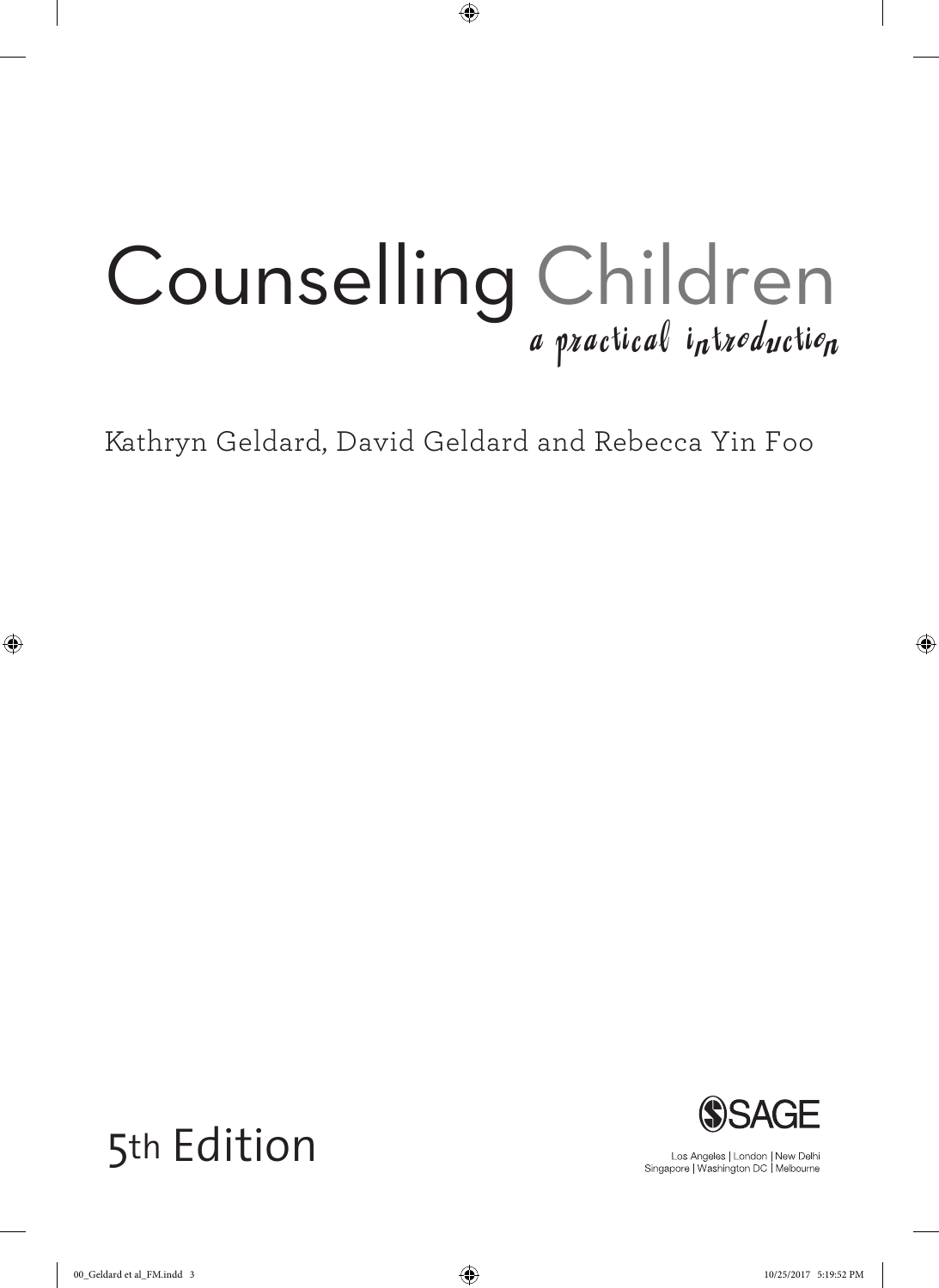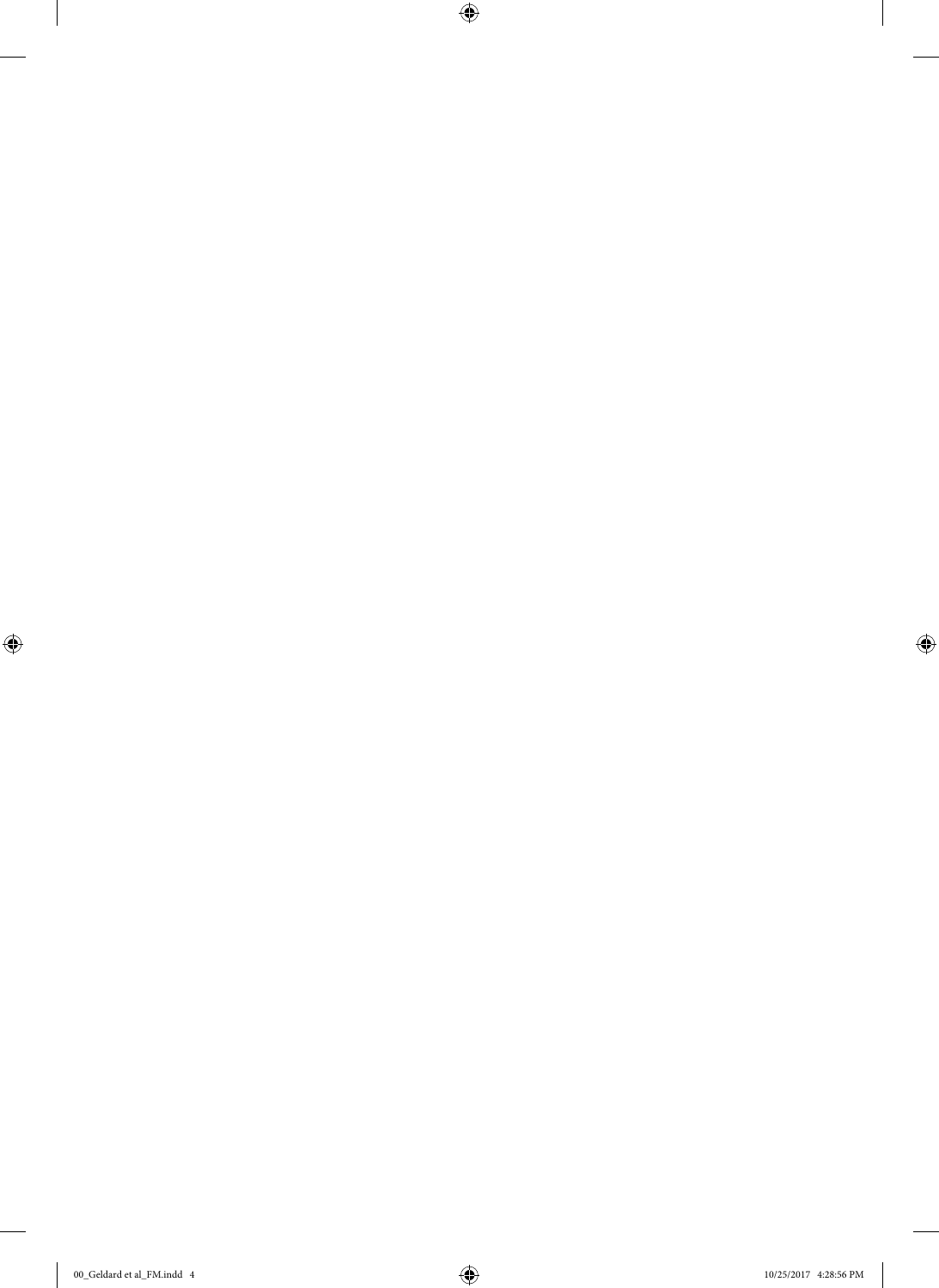This edition of *Counselling Children* is dedicated to David Geldard. His contribution, expertise and clinical skills have been essential in this book's support of counsellors and, therefore, the children with whom they work.

 $\bigoplus$ 

 $\bigoplus$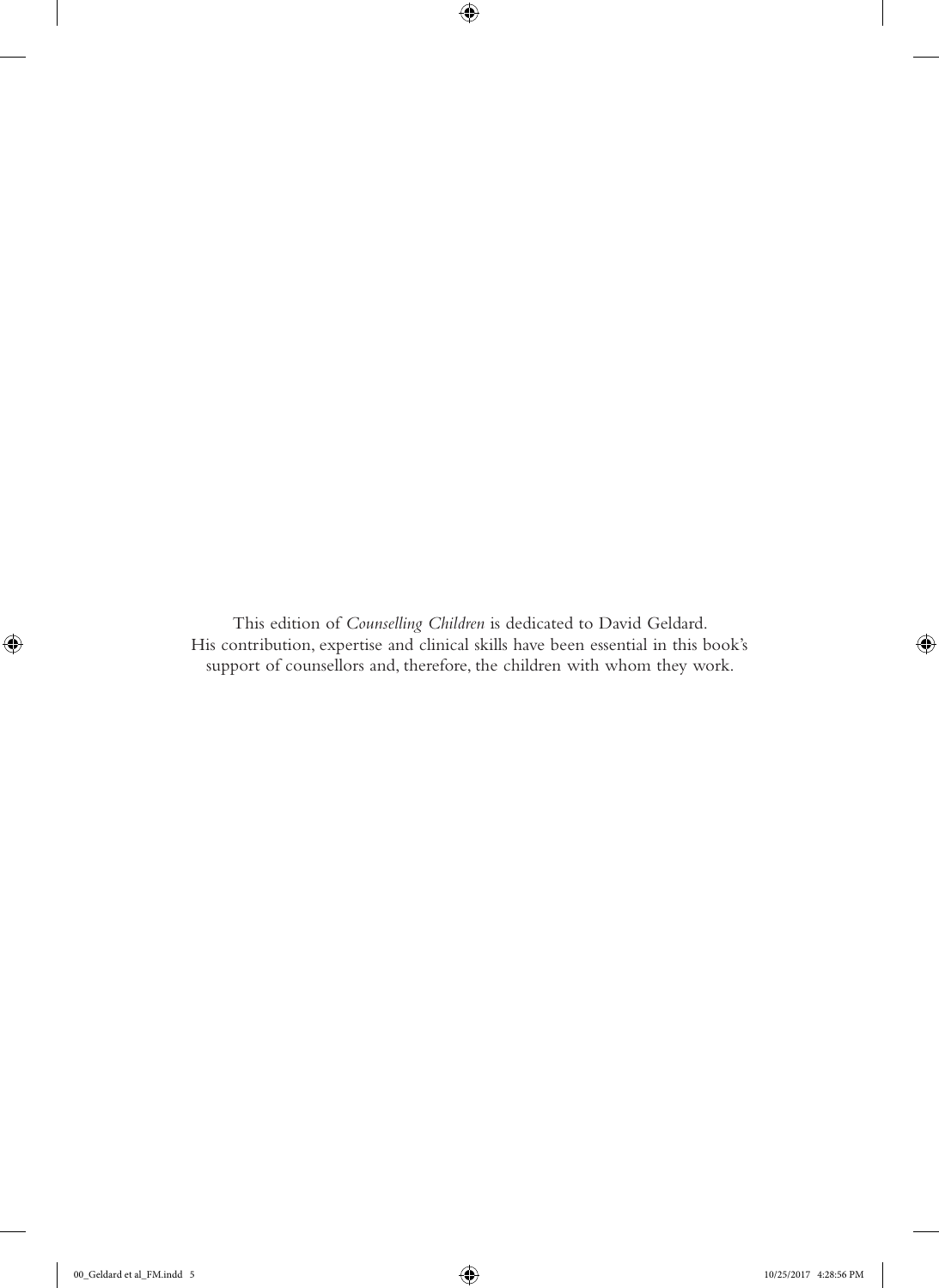

Los Angeles | London | New Delhi Singapore | Washington DC | Melbourne

SAGE Publications Ltd 1 Oliver's Yard 55 City Road London EC1Y 1SP

SAGE Publications Inc. 2455 Teller Road Thousand Oaks, California 91320

SAGE Publications India Pvt Ltd B 1/I 1 Mohan Cooperative Industrial Area Mathura Road New Delhi 110 044

SAGE Publications Asia-Pacific Pte Ltd 3 Church Street #10-04 Samsung Hub Singapore 049483

⊕

Editor: Susannah Trefgarne Editorial assistant: Talulah Hall Production editor: Rachel Burrows Marketing manager: Camille Richmond Cover design: Sheila Tong Typeset by: C&M Digitals (P) Ltd, Chennai, India Printed in the UK

 $\circledcirc$  Kathryn Geldard, David Geldard and Rebecca Yin Foo 2018

First edition published 1997 Second edition published 2002. Reprinted 2003, 2004, 2005 (twice), 2007 Third edition published 2007. Reprinted 2010, 2011, 2012 (twice) Fourth edition published 2013. Reprinted 2014, 2015, 2016 (twice) This fifth edition published 2018

Apart from any fair dealing for the purposes of research or private study, or criticism or review, as permitted under the Copyright, Designs and Patents Act, 1988, this publication may be reproduced, stored or transmitted in any form, or by any means, only with the prior permission in writing of the publishers, or in the case of reprographic reproduction, in accordance with the terms of licences issued by the Copyright Licensing Agency. Enquiries concerning reproduction outside those terms should be sent to the publishers.

**Library of Congress Control Number: 2017938365**

#### **British Library Cataloguing in Publication data**

A catalogue record for this book is available from the British Library

ISBN 978-1-4739-5332-1 ISBN 978-1-4739-5333-8 (pbk)

At SAGE we take sustainability seriously. Most of our products are printed in the UK using FSC papers and boards. When we print overseas we ensure sustainable papers are used as measured by the PREPS grading system. We undertake an annual audit to monitor our sustainability.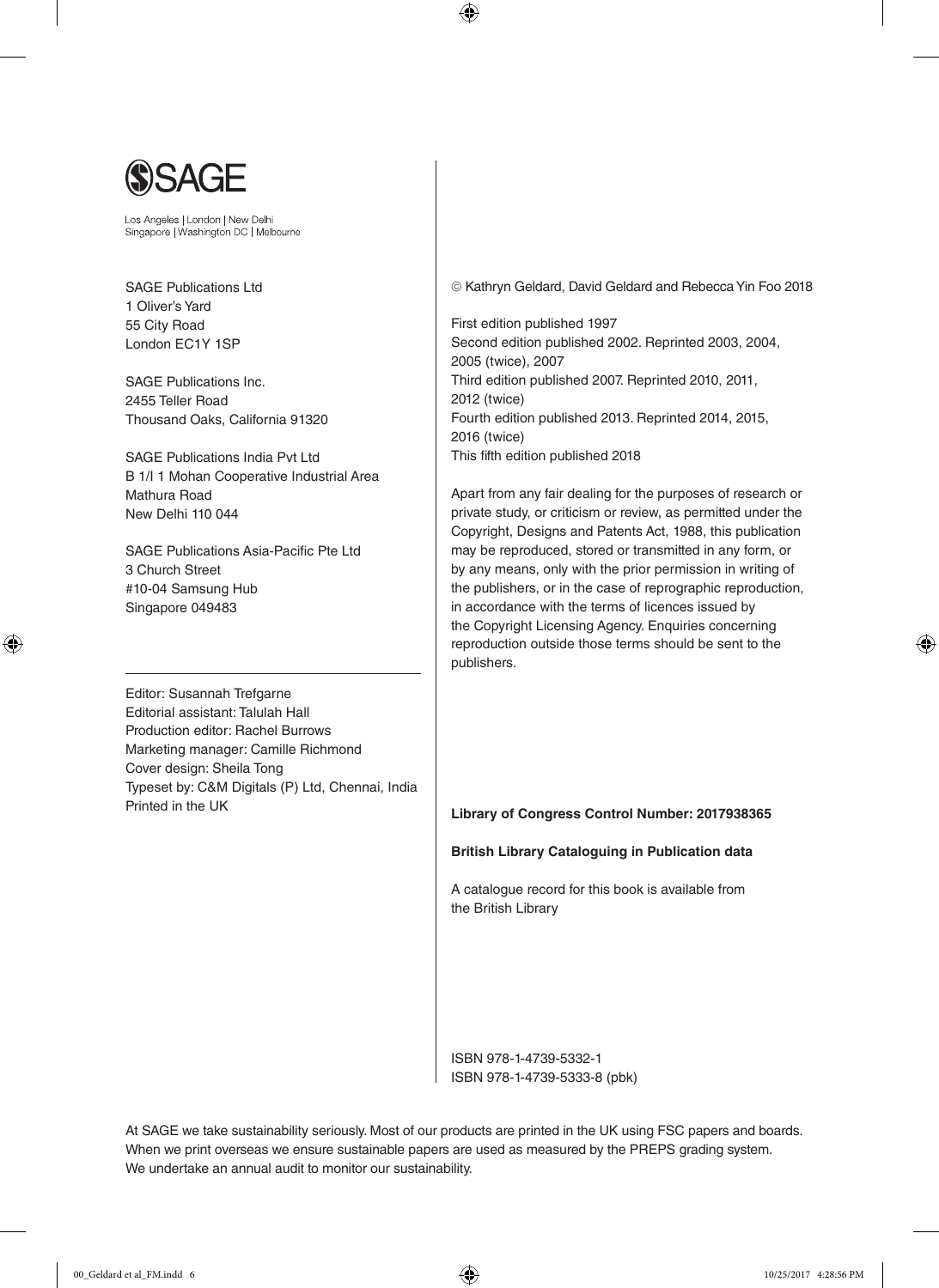## **Contents**

 $\overline{\phantom{a}}$ 

 $\bigoplus$ 

| About the authors<br>How to use your book and its online resources                                                                                                                                                                                                | İΧ.<br>X                               |
|-------------------------------------------------------------------------------------------------------------------------------------------------------------------------------------------------------------------------------------------------------------------|----------------------------------------|
| Introduction to the fifth edition                                                                                                                                                                                                                                 | 1                                      |
|                                                                                                                                                                                                                                                                   |                                        |
| <b>Part 1 Counselling Children</b>                                                                                                                                                                                                                                | 3                                      |
| 1 Goals for Counselling Children<br>2 The Child-Counsellor Relationship<br>3 Ethical Considerations when Counselling Children<br>4 Attributes of a Counsellor for Children                                                                                        | 5<br>10<br>20<br>28                    |
| <b>Part 2 Practice Frameworks</b>                                                                                                                                                                                                                                 | 33                                     |
| 5 Historical Background and Contemporary Ideas<br>about Counselling Children<br>6 The Process of Child Therapy<br>7 The Child's Internal Processes of Therapeutic Change<br>8 Sequentially Planned Integrative Counselling for Children<br>(the SPICC model)      | 35<br>56<br>66<br>74                   |
| 9 Counselling Children in the Context of Family Therapy<br>10 Counselling Children in Groups                                                                                                                                                                      | 86<br>103                              |
| <b>Part 3 Child Counselling Skills</b>                                                                                                                                                                                                                            | 111                                    |
| 11 Observation<br>12 Active Listening<br>13 Helping the Child to tell their Story and                                                                                                                                                                             | 113<br>118                             |
| get in Touch with Strong Emotions<br>14 Dealing with Resistance and Transference<br>15 Dealing with Self-Concept and Self-Destructive Beliefs<br>16 Actively Facilitating Change<br>17 Termination of Counselling<br>18 Skills for Counselling Children in Groups | 127<br>136<br>144<br>151<br>163<br>166 |
| <b>Play Therapy - Use of Media and Activities</b><br>Part 4                                                                                                                                                                                                       | 175                                    |
| 19 The Play Therapy Room<br>20 The Evidence-Base for Play Therapy and Counselling Children                                                                                                                                                                        | 177<br>183                             |

 $\bigoplus$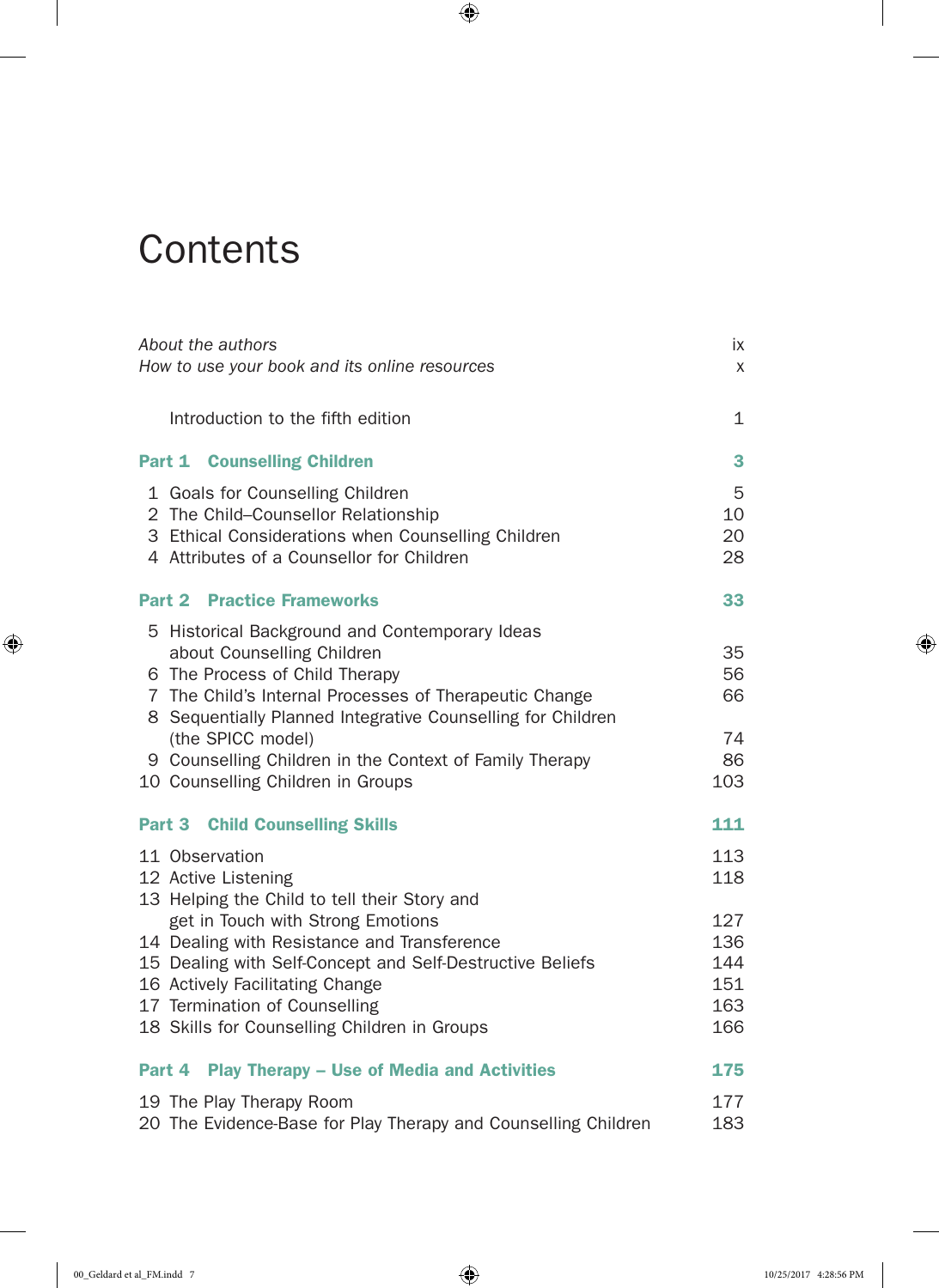#### viii CONTENTS

 $\bigoplus$ 

| 21 Selecting the Appropriate Media or Activity<br>22 The Use of Miniature Animals<br>23 Sand-Tray Work<br>24 Working with Clay<br>25 Drawing, Painting, Collage and Construction<br>26 The Imaginary Journey<br>27 Books and Stories<br>28 Puppets and Soft Toys<br>29 Imaginative Pretend Play<br>30 Games<br>31 Technology | 189<br>200<br>208<br>217<br>225<br>236<br>243<br>250<br>258<br>269<br>277 |
|------------------------------------------------------------------------------------------------------------------------------------------------------------------------------------------------------------------------------------------------------------------------------------------------------------------------------|---------------------------------------------------------------------------|
| <b>Part 5 The Use of Worksheets</b>                                                                                                                                                                                                                                                                                          | 287                                                                       |
| 32 Building Self-Esteem<br>33 Social Skills Training<br>34 Education in Protective Behaviours                                                                                                                                                                                                                                | 289<br>296<br>306                                                         |
| <b>Part 6 In Conclusion</b>                                                                                                                                                                                                                                                                                                  | 315                                                                       |
| Worksheets<br>Bibliography<br>Index                                                                                                                                                                                                                                                                                          | 317<br>355<br>365                                                         |
|                                                                                                                                                                                                                                                                                                                              |                                                                           |

 $\overline{\phantom{a}}$ 

 $\bigoplus$ 

 $\overline{\phantom{a}}$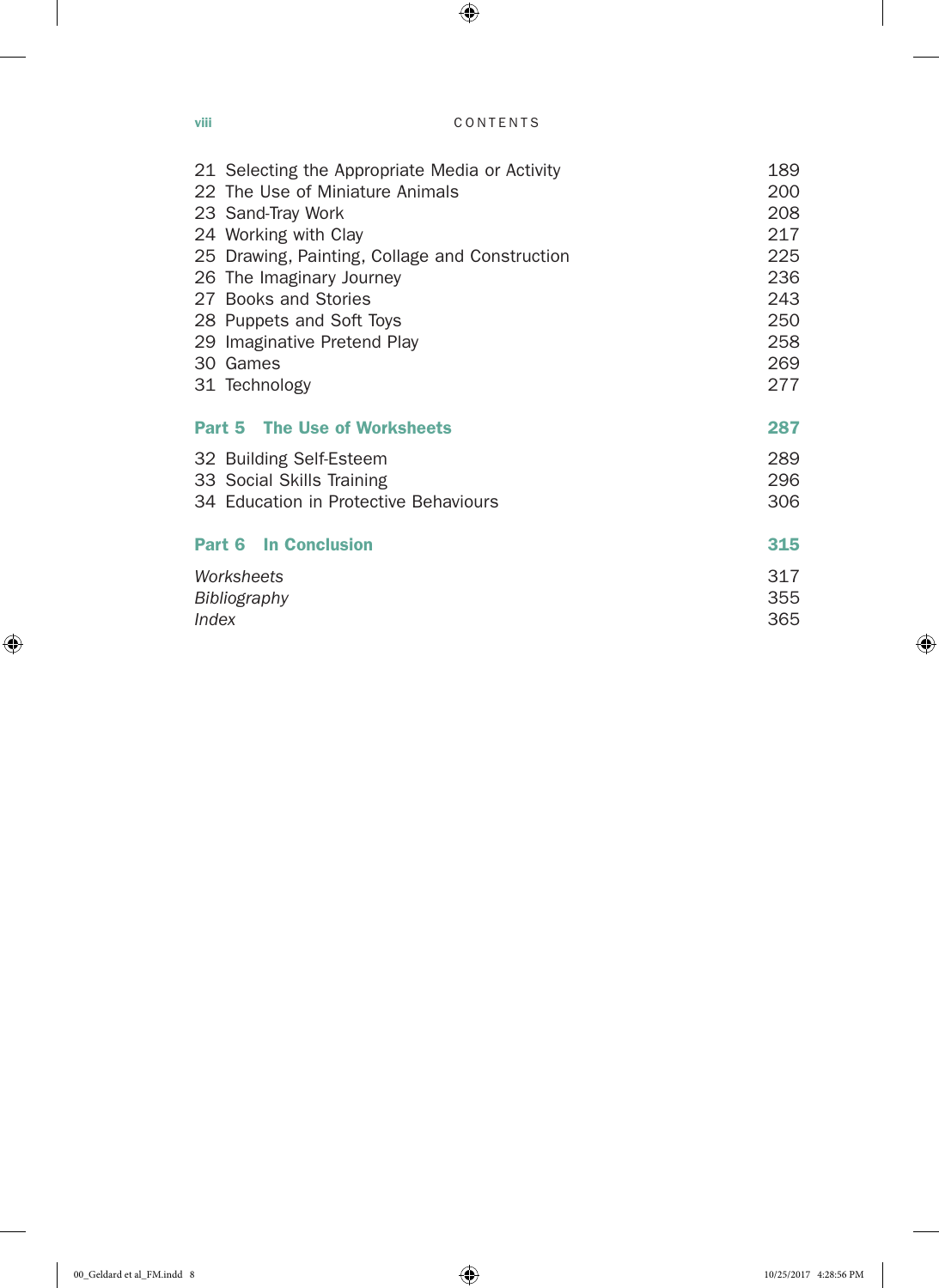### Goals for Counselling Children

⊕

It is probably obvious, even to people who have never been involved in counselling children, that we cannot counsel children in the same way that we counsel adults. We counsel adults by sitting down with them and inviting them to talk with us. If we were to try to use the same strategy with children, many of them would say nothing except to answer direct questions. Those children who were able to talk with us would be unlikely to tell us anything of importance. Additionally, they would probably become bored with the conversation after a short while, or would withdraw into silence. Even if they did talk to us, they would probably deflect away from important issues.

If, as counsellors, we are to engage children so that they will talk freely about painful issues, then consideration of other strategies in conjunction with verbal counselling skills is important. For example, we might involve the child in play, or in the use of media such as miniature animals, clay or various forms of art. Alternatively, we might involve the child in storytelling, or take them on an imaginary journey. As a consequence of combining the use of verbal counselling skills with the use of media or some other strategy, we are able to create an opportunity for the child to join with us in a therapeutically useful counselling process. We, as counsellors, provide the child with the environment in which to undergo therapeutic change.

Because we cannot use verbal counselling skills alone, and because we are promoting the possibility of a therapeutic outcome, we will in this book frequently refer to child-*therapy*. Clearly, therapeutic change is the outcome we hope to achieve by using counselling in conjunction with media.

Before becoming a counsellor for children it is important to have an understanding of the nature and purpose of counselling children. This includes being clear about our goals and to have clear ideas about how these goals can be achieved. As we will discover, the achievement of goals is not only dependent on the media used and on the style of working, but is critically dependent on the child–counsellor relationship. We will therefore consider goals for counselling children in this section and then move on to consider the child–counsellor relationship in Chapter 2.

Before you read on, we would like to invite you to stop, if you would like to, and do some thinking of your own. What do you think the most important goals should be, when counselling children?

We would like to ask you another question that has some ethical implications. Should the specific goals for an individual session or a series of sessions be set by the counsellor, or by the child's parents or guardians, or by the child? What do you think?

1

♠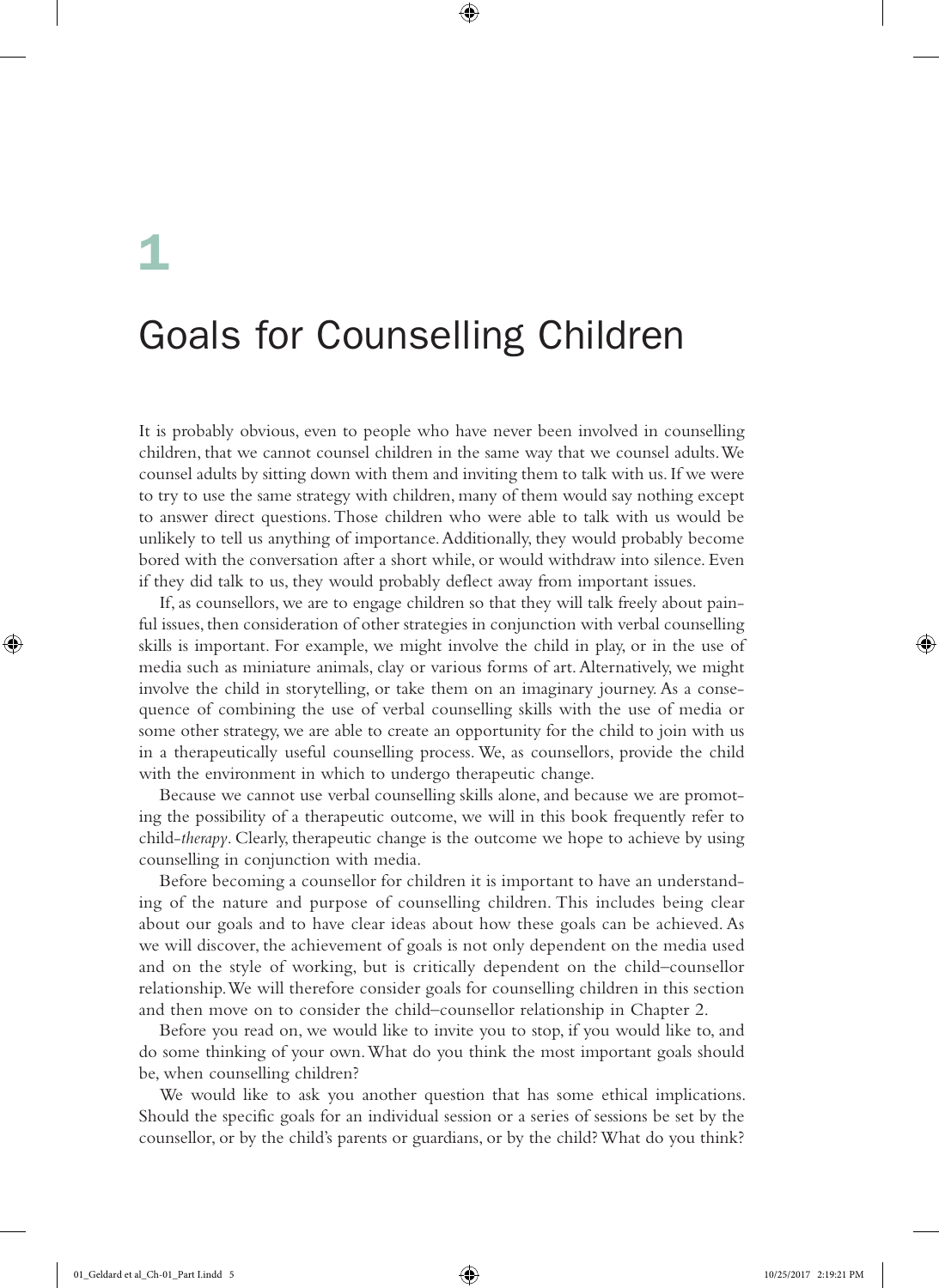#### 6 COUNSELLING CHILDREN

⊕

We think that the answers to the above questions are quite complex, and have identified four different levels at which goals can be set:

- Level 1 goals fundamental goals
- Level  $2$  goals the parents' goals
- Level  $3$  goals goals formulated by the counsellor
- Level 4 goals  $-$  the child's goals.

All of these goals are important and have to be kept in focus during the therapeutic process. However, at various times during the process some goals need to have preference over others. How this is achieved is the responsibility of the counsellor. We will now discuss our ideas with regard to each of the four levels of goals.

#### Level 1 goals – fundamental goals

These goals are globally applicable to all children in therapy. They include the following:

- To enable the child to deal with painful emotional issues.
- To enable the child to achieve some level of congruence with regard to thoughts, emotions and behaviours.
- To enable the child to feel good about themselves.
- To enable the child to accept their limitations and strengths and to feel OK about them.
- To enable the child to change behaviours which have negative consequences.
- To enable the child to function comfortably and adaptively within the external environment (for example, at home and at school).
- To maximize the opportunity for the child to pursue developmental milestones.
- To support the child in developing their resilience and promoting general wellbeing.

#### Level 2 goals – the parents' goals

These are set by the parents when they bring their child for therapy. They are related to the parents' own agenda and are usually based on the child's current behaviours. For example, if a child is smearing faeces on walls the parents' goal is likely to be to extinguish this behaviour.

#### Level 3 goals – goals formulated by the counsellor

These goals are formulated by the counsellor as a consequence of hypotheses which the counsellor may have about why the child is behaving in a particular way. Take the example of the child who is smearing faeces. The counsellor may have a hypothesis that the smearing is a consequence of the child's emotional issues. Hence the counsellor may have the goal of addressing and resolving the child's emotional issues.

♠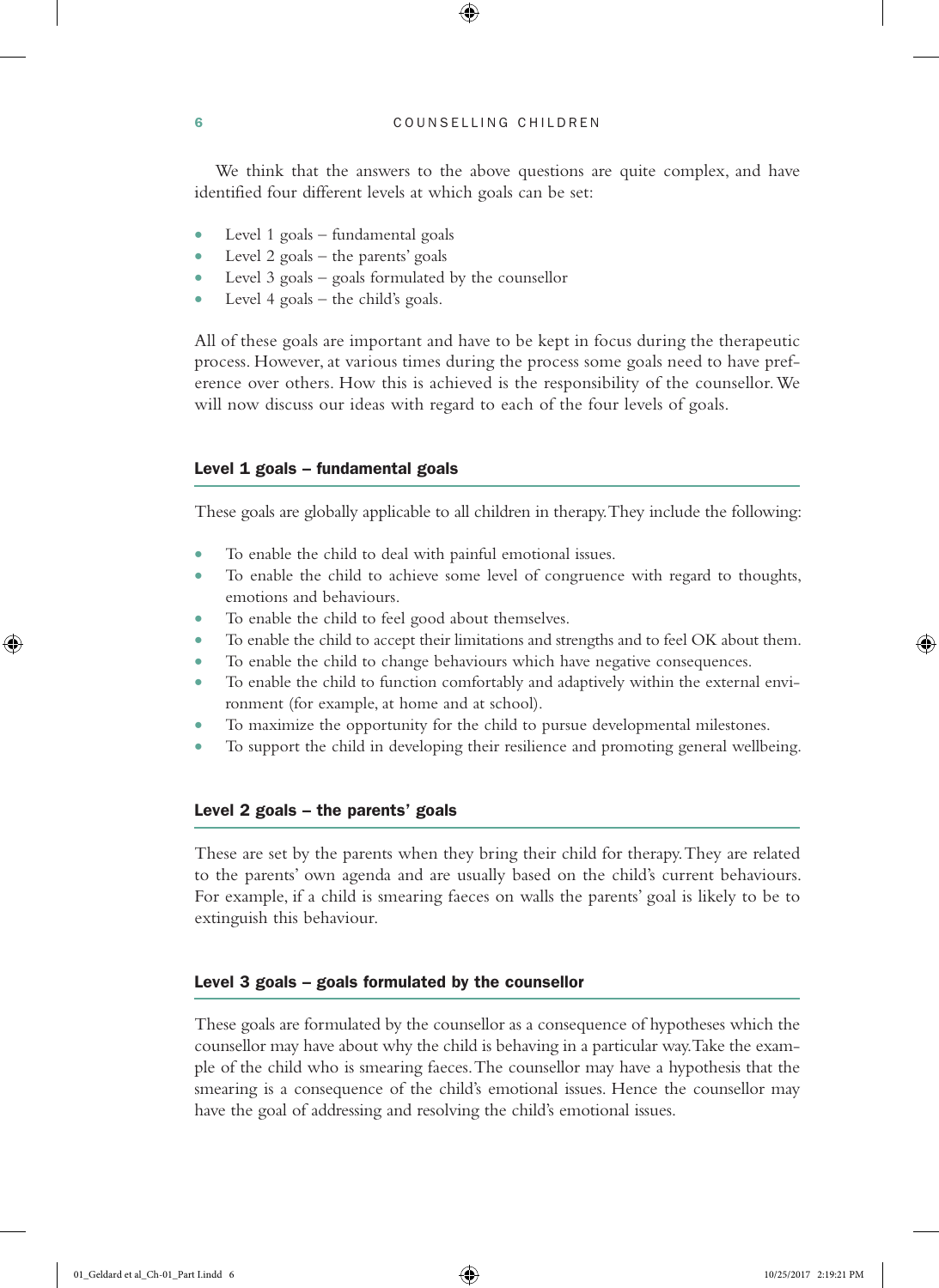⊕

Clearly, when formulating hypotheses about the possible causation of child behaviour, counsellors will draw on information from their own casework experience, from their theoretical understanding of child psychology and behaviour, and from their knowledge of current research and the relevant literature.

#### Level 4 goals – the child's goals

These goals emerge during the therapy session and are effectively the child's own goals, although the child will usually be unable to verbalize them as such. They are based on material which the child brings to the session. Sometimes these goals will match the counsellor's goals and sometimes they will not. For example, a counsellor may enter a session having a *level 3* goal that the child needs to be empowered. It may emerge during the session that the child wants to talk about a painful loss and is not ready to be empowered. In this situation the counsellor can respond to the child's needs by attending to the *level 4* goal and allowing the grieving process to occur.

If a counsellor goes into a particular session with a specific agenda, there may be times when sticking to this agenda will be effective and appropriate. However, generally there is danger in holding rigidly to a predetermined agenda because the child's own needs might then be overlooked rather than addressed. For the child's real needs to emerge and be adequately dealt with therapeutically, the counsellor must stay with the child's own process. The alternative would be for us, as counsellors, to structure sessions which would meet our own needs rather than those of the children who come to us for help. This is clearly unacceptable, and it follows that generally *level 4*  goals must take precedence.

Here is another illustration of what we mean when we talk about a child's goals or agenda being the most important. If we are working with a child who has come from a violent family, we may very strongly believe that an important goal for therapy (a *level 3* goal) is to explore strategies to help the child discover ways of staying safe. This would certainly be important, and in the long term would be a useful and essential goal. However, the child may be more interested in exploring the fears they have with regard to their mother's safety (a *level 4* goal). Our belief is that unless the issues which are uppermost for the child are addressed first, then the likelihood of counselling having a successful outcome will be diminished.

It is important to view each child's experience as unique, so we need to be careful in setting *level 3* goals. Our assumptions about what a child needs in therapy might be wrong. Therefore, we continually review our goals during the course of counselling and are open to amending them wherever necessary. Developing the skills required to discover the child's real needs takes practice and experience.

If therapy sessions are properly conducted, the child's goals will naturally emerge. If these goals are recognized by the counsellor, rather than submerged below other goals set by the counsellor or parents, then they can be formally incorporated into the process through consultation with the parents. In our view, wherever possible these *level 4* goals, involving the child's own agenda, should take precedence.

⊕

 $\Leftrightarrow$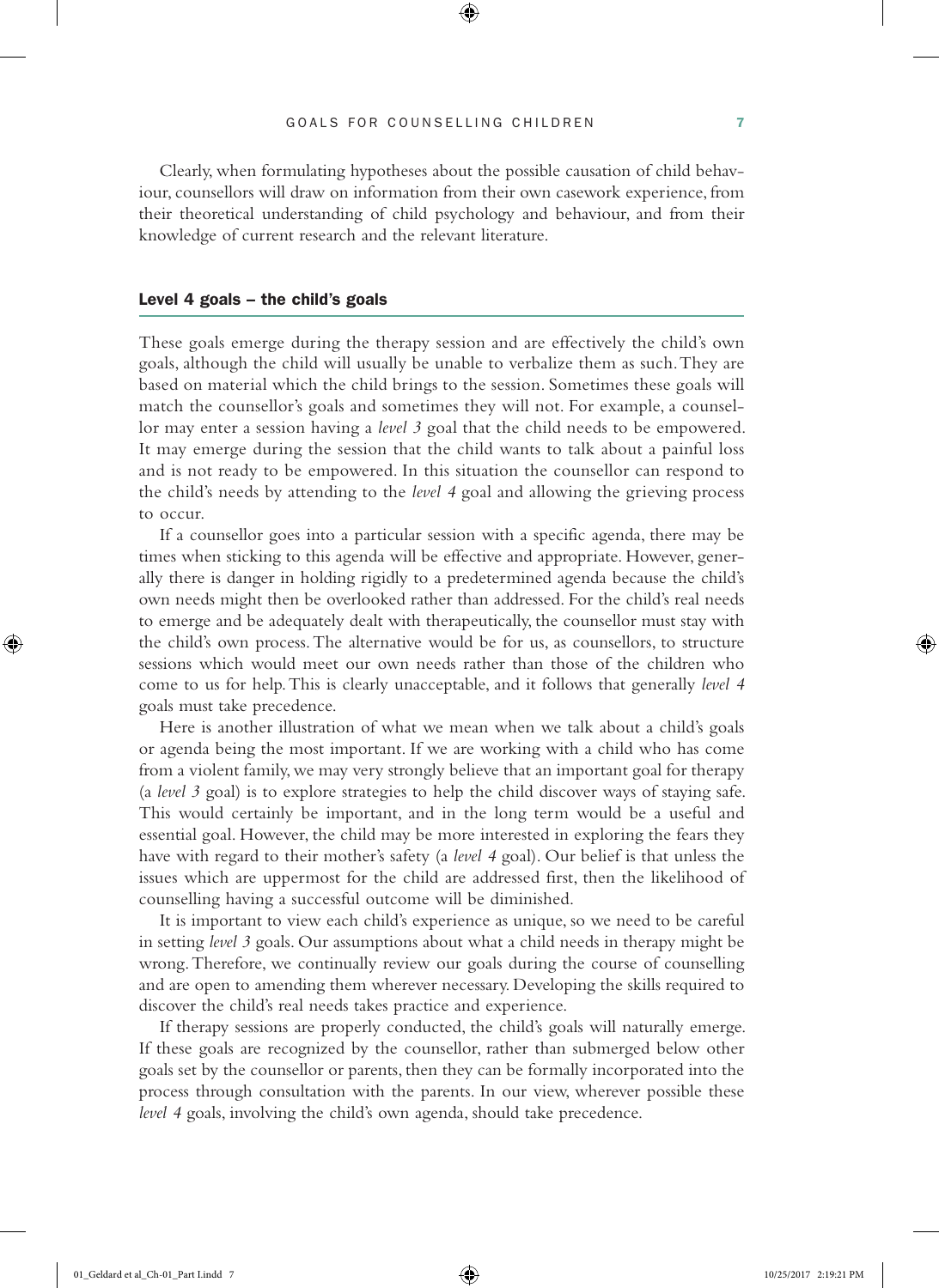#### 8 COUNSELLING CHILDREN

⊕

Thus we strongly suggest that, in general, the specific goals for a counselling session, or series of sessions, need to be determined by giving precedence to the child's *level 4*  goals, while attending to the parents' *level 2* goals and the counsellor's *level 3* goals. Our experience is that when we follow this process, the fundamental *level 1* goals will automatically be achieved. Whenever possible, it is important for the goal-setting process to be interactive and consultative, with the full participatory involvement of the child, the parents or family, and the counsellor.

In setting goals we are implying that the child is our primary client, yet it is the parents who pay our bill! Although this may seem to raise an ethical dilemma, we find that by using the process we have proposed, the parents' goals are also achieved.

In considering what counselling children involves, we have looked at goals first. As stated before, another important aspect of counselling children is the child–counsellor relationship, which we will discuss in the next chapter.

#### CASE STUDY

You have just received a referral for a new client. The referral has been made for 12-year-old Mike by his mother, June. The information provided by June in the referral indicates that she is concerned about Mike's change in behaviour over the last six months. June feels that Mike is becoming more 'oppositional' and, at times, verbally and physically aggressive. she hopes that this behaviour can be improved if Mike sees a counsellor. she also noted that the family has moved interstate this year for her husband, John's, work which has also meant longer working days for John. June also shared in the referral that Mike saw the school Counsellor off and on following intense bullying, including physical aggression, at his previous school. Mike hasn't reported any incidents of bullying to his parents at his new school; therefore June feels this is no longer an issue for Mike. how might you approach goal-setting with this family? how would you introduce the process of goal-setting to the child/family? What would you say? how might you approach conflict between the parents'/child's/counsellor's goals?

#### KEY POINTS

- Using media or activity in conjunction with counselling skills supports children to talk about sensitive issues.
- As counsellors there are four different types of goals for us to keep in mind:
	- fundamental goals
	- parental goals
	- goals we formulate as a counsellor
	- the child's goals.
- fundamental goals are usually best achieved by giving precedence to the child's goals while attending to parent and counsellor goals.

♠